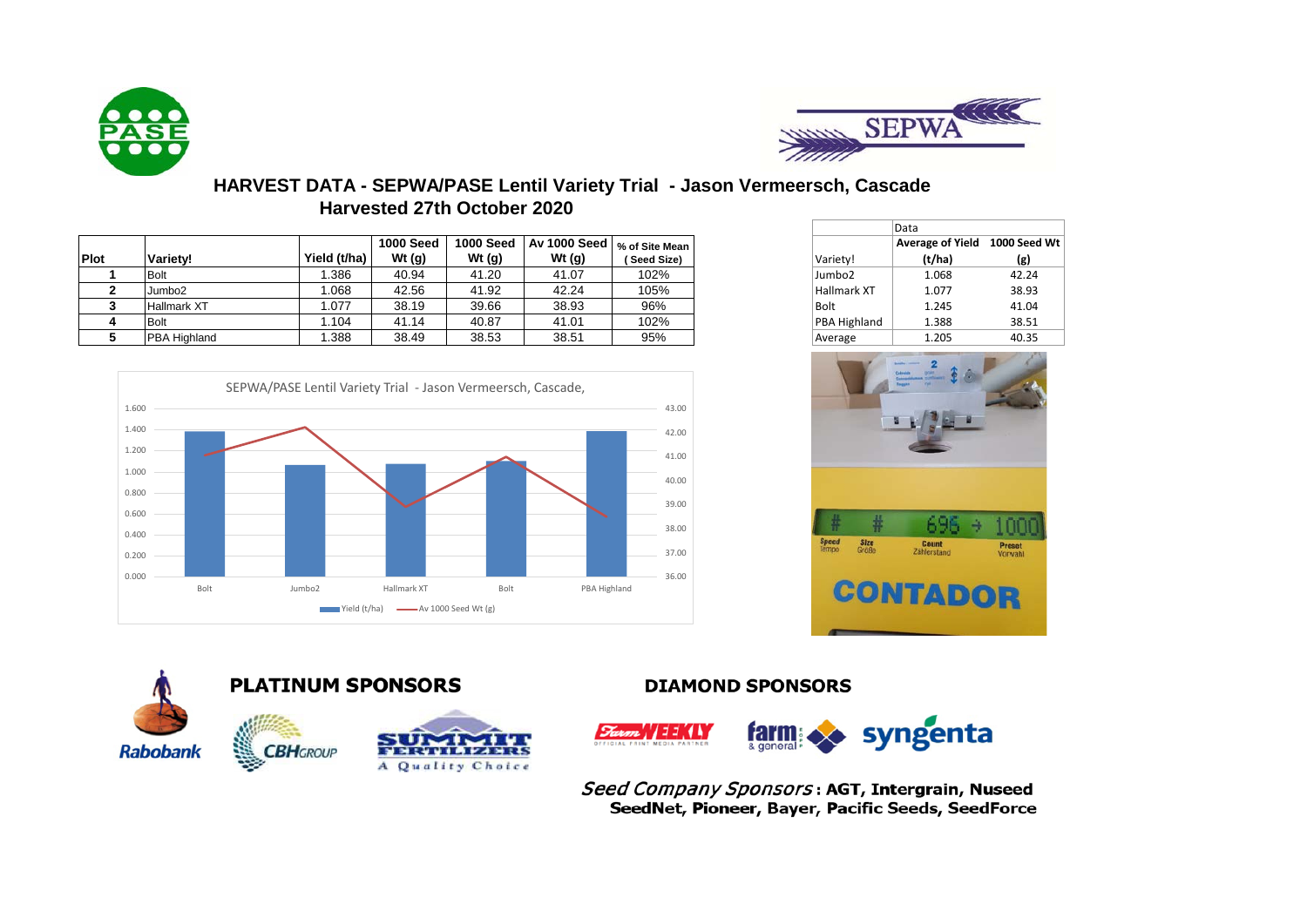



## **HARVEST DATA - SEPWA/PASE Lentil Variety Trial - Jason Vermeersch, Cascade Harvested 17th October 2020**

|      |                     | Plot   | Plot  |       |     |       |    |                                                                   |                         |       |
|------|---------------------|--------|-------|-------|-----|-------|----|-------------------------------------------------------------------|-------------------------|-------|
| Plot | Variety!            | Lenath | Width |       |     |       |    | Area (ha)   Weight (kgs)   Yield (t/ha)   Plot 2   % of Site Mean | Average of Yield (t/ha) |       |
|      | <b>Bolt</b>         | 466    | 12.2  | 0.569 | 788 | .386  |    | 117%                                                              | Variety!                | Total |
|      | Jumbo <sub>2</sub>  | 416    | 12.2  | 0.508 | 542 | .068  |    | 90%                                                               | Jumbo <sub>2</sub>      |       |
|      | <b>Hallmark XT</b>  | 385    | 12.2  | 0.470 | 506 | .077  | 9  | 91%                                                               | Hallmark XT             |       |
|      | <b>Bolt</b>         | 426    | 12.2  | 0.520 | 574 | .104  | 16 | 93%                                                               | Bolt                    |       |
|      | <b>PBA Highland</b> | 456    | 12.2  | 0.556 | 772 | .388  | 25 | 117%                                                              | <b>PBA Highland</b>     |       |
|      | <b>Bolt</b>         | 466    | 12.2  | 0.569 | 610 | 1.073 | 36 | 91%                                                               | Average of Yield (t/ha) |       |

| Average of Yield (t/ha) |       |
|-------------------------|-------|
| Variety!                | Total |
| Jumbo <sub>2</sub>      | 1.068 |
| <b>Hallmark XT</b>      | 1.077 |
| Bolt                    | 1.188 |
| PBA Highland            | 1.388 |
| Average of Yield (t/ha) | 1.183 |

| Plot | Varietv!    | Plot Lenath | Plot Width | Area (ha) | Weight (kgs) | Yield (t/ha) |    | Plot 2 % of Site Mean |
|------|-------------|-------------|------------|-----------|--------------|--------------|----|-----------------------|
|      | <b>Bolt</b> | 466         | 12.2       | 569.ر     | 788          | .386         |    | 117%                  |
|      | <b>Bolt</b> | 426         | 12.2       | 0.520     | 574          | .104         | 16 | 93%                   |
|      | <b>Bolt</b> | 466         | 12.2       | 0.569     | 610          | 1.073        | 36 | 91%                   |









### **DIAMOND SPONSORS**



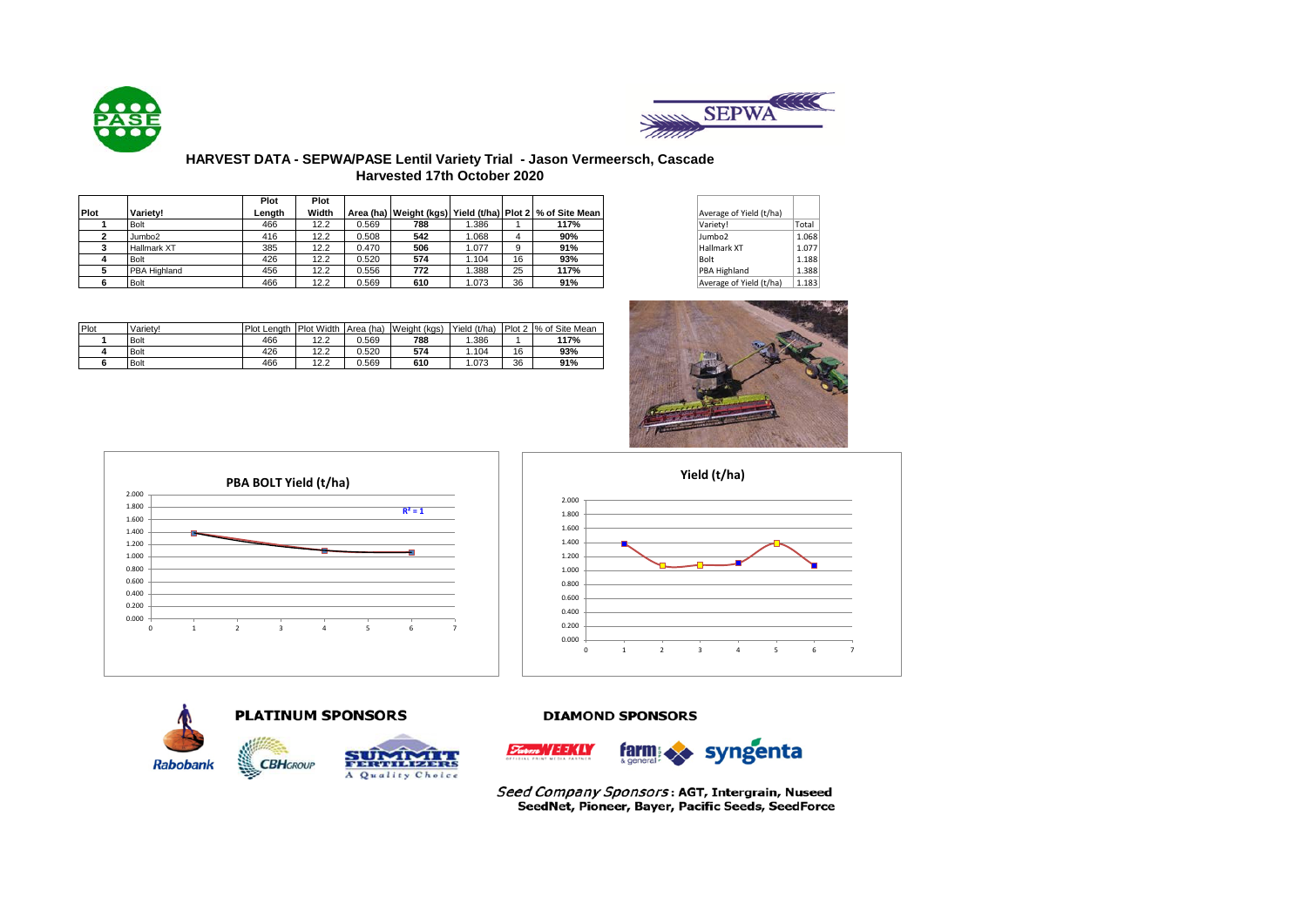





| <b>Plot</b> | Variety!           | Yield<br>(t/ha) | % of Site Mean | <b>Statistical Analysis</b>     |        |
|-------------|--------------------|-----------------|----------------|---------------------------------|--------|
|             | <b>Bolt</b>        | 1.386           | 117%           | Site Mean (t/ha)                | 1.183  |
|             | Jumbo <sub>2</sub> | 1.068           | 90%            | Probability                     | 0.617  |
|             | Hallmark XT        | 1.077           | 91%            | Least significant difference 5% | 0.8565 |
|             | <b>Bolt</b>        | 1.104           | 93%            | <b>CV %</b>                     | 14.6   |
|             | PBA Highland       | .388            | 117%           |                                 |        |
|             | Bolt               | 1.073           | 91%            |                                 |        |

Note - some variability within plots due to high EC affected areas - plots adjusted re drone image. **Soil Description:** Duplex



**CBHGROUP** 



## **PLATINUM SPONSORS**



# **Statistical Analysis**

|                                | .      |
|--------------------------------|--------|
| robabilitv                     | 0.617  |
| east significant difference 5% | 0.8565 |
| V %                            | 14.6   |
|                                |        |

#### **Site Details**

**Date Sown:** Thursday, 16 April 2020<br> **Date Harvested** Saturday, 17 October 2 **Seeding Rate:** 

Saturday, 17 October 2020<br>40 kg/ha

#### **Plot Dimensions**

|            |           | Conversion |        |  |  |  |
|------------|-----------|------------|--------|--|--|--|
| Length (m) | Width (m) | Area (m2)  | Factor |  |  |  |
| 466        | 12.2      | 0.57       | 1.76   |  |  |  |

#### **DIAMOND SPONSORS**